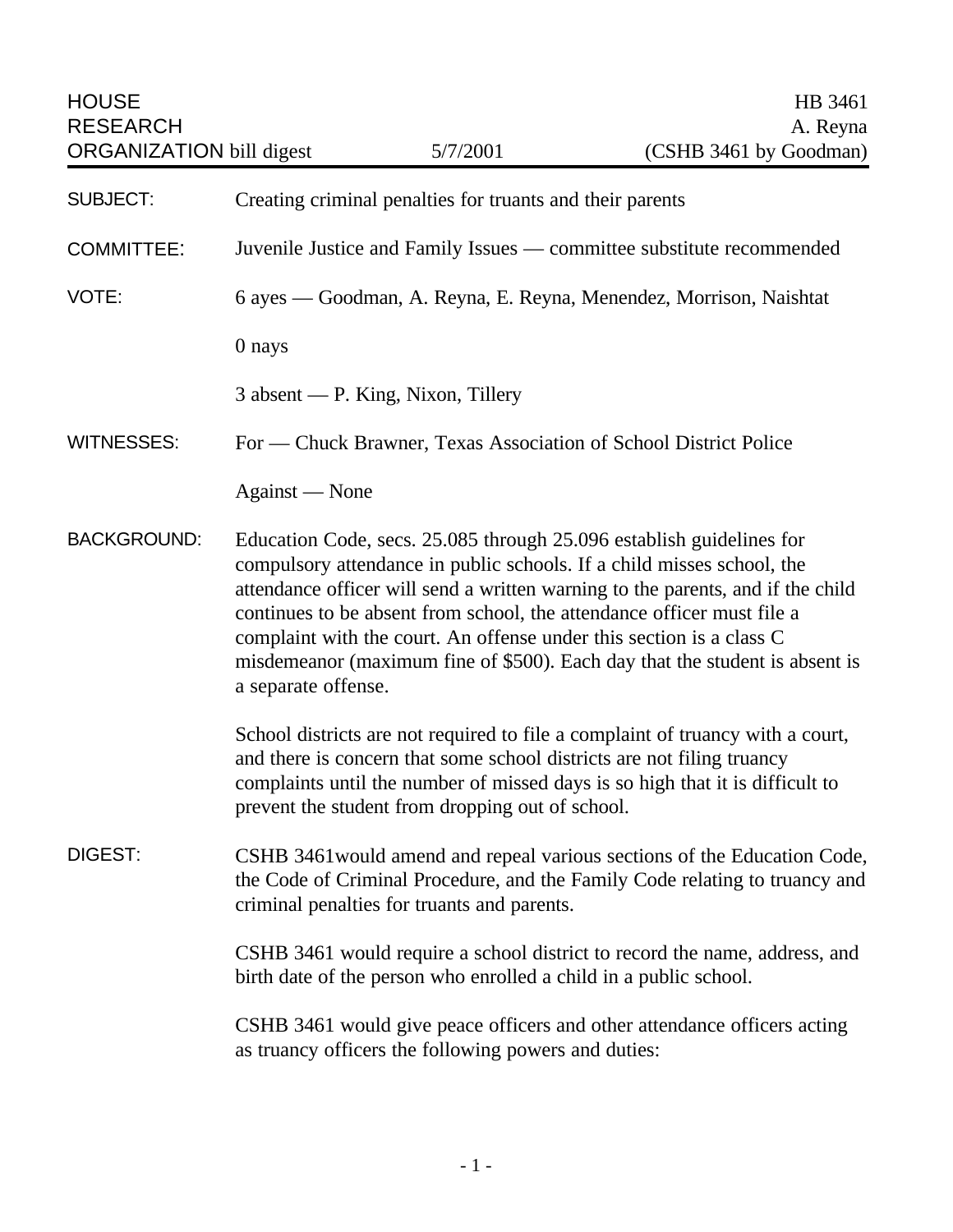## HB 3461 House Research Organization page 2

- ! investigating each truancy case referred to the officer;
- ! enforcing school attendance by referring the student to juvenile court or filing a complaint against the student or a parent in a justice or municipal court;
- serving court-ordered legal process;
- reviewing school attendance records for each student investigated;
- ! maintaining an investigation record of attendance violations and related court actions and submitting the record if officially requested; and
- ! contacting the parent though a home visit or in some other way.

A commissioned peace officer could take a student into custody with the permission of the parent or in response to a court-ordered legal process. An attendance officer who was not a peace officer could escort the student to a school campus with permission of the parent and direct the student to be taken into custody if the officer was informed of a court-ordered legal process to do so.

The bill would delete the requirement that the officer must file a complaint in the court of referral, and if no referral were made, the officer would be required to refer the child to juvenile probation. The court could order a parent to attend a program to help parents address the student's truancy if the student received a conviction, deferred adjudication, or deferred disposition. Any parent disobeying a court order could be held in contempt of court. The burden of proof would be on the parent to prove that one or more absences should be excused by the court.

A student would be considered to have committed an offense of truancy, which is a class C misdemeanor (maximum fine of \$500), if the student had been found by a justice or municipal court or a juvenile court in a county of less than 100,000 people to have been absent from school for 10 or more full or part days within a six-month period in the same school year or on three or more full or part days within a four-week period. The burden of proof would be on the student to prove that one or more absences should be excused by the court. It would be an affirmative defense to prosecution if the absences were excused by the school or were involuntary.

The school district would have to send a written notice to students' parents at the beginning of the school year informing parents of their duties and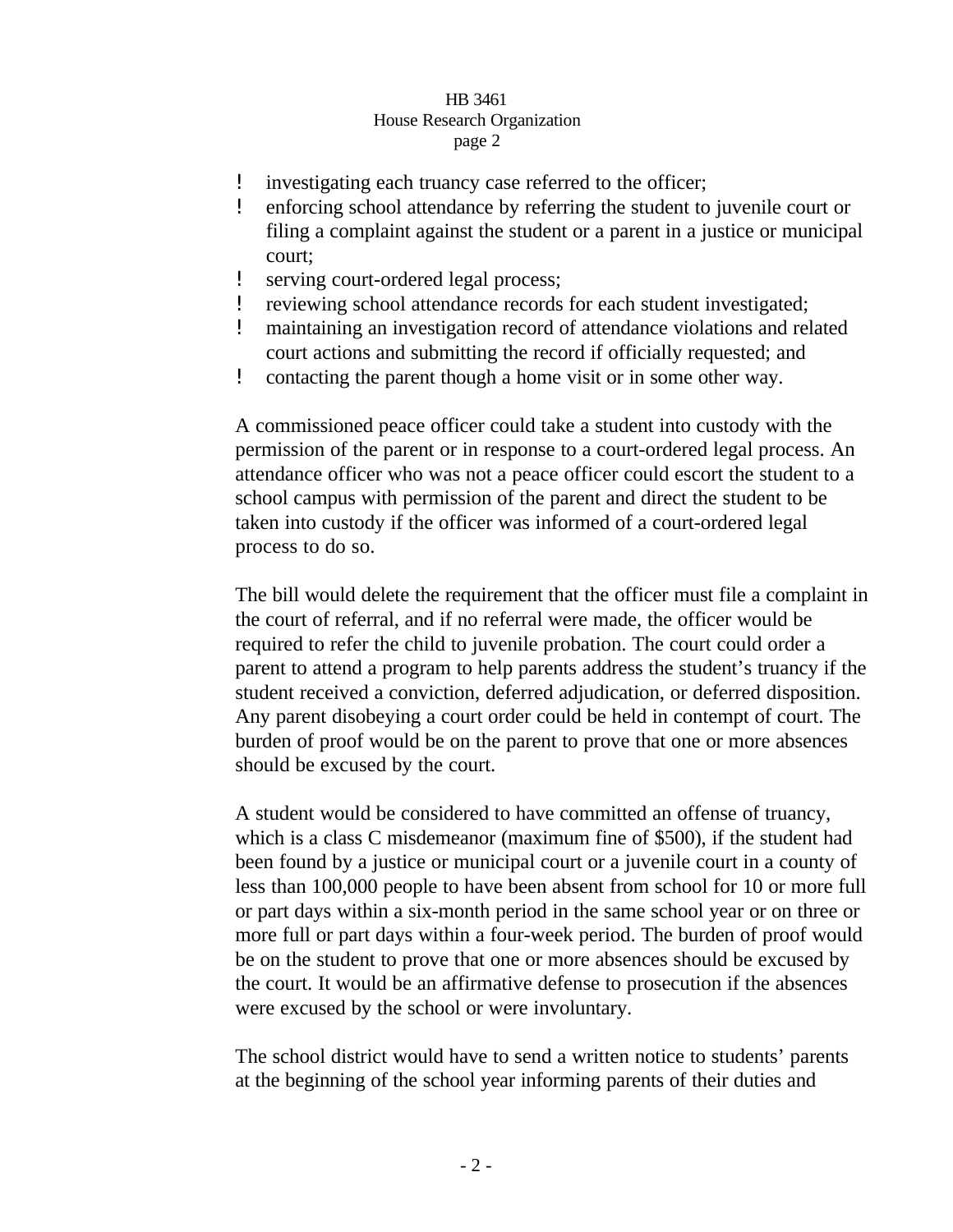## HB 3461 House Research Organization page 3

possible consequences if their children were to incur excessive absences during the school year.

If a student failed to attend school for 10 or more days in a six-month period without an excuse, the school district would have to file a complaint against the student or the parents or both in a justice or municipal court, in a juvenile court in a county with less than 100,000 people, or refer the student to juvenile court for conduct indicating a need for supervision.

If a child failed to obey a court order or pay a fine, the court would be authorized to retain jurisdiction and hold the child in contempt of court and could impose a fine up to \$500 or order the Department of Public Safety to suspend or deny issuance of the child's driver's license or permit until the child complied with the court order.

If a court found that a student had been truant, the court would be authorized to enter an order requiring that the student must attend school, take the high school equivalency examination, and/or undertake any number of programs or complete prescribed community service. A court would have to issue a summons requiring a parent to personally appear at the child's hearing. Failure to appear would be considered a class C misdemeanor. A truant's parent also could be required to attend a class for students at risk of dropping out.

A disposition order would be effective for a date specified by the court up to 180 days or the end of the school year, whichever was longer.

An individual, after reaching the age of 18, could apply to the court to have a conviction of truancy expunged if there had been only one conviction for truancy. CSHB 3461 would establish guidelines and procedures for the application and granting of expunction.

An appropriate government entity could employ a case manager upon approval of an appropriate authority, and could apply to the criminal justice division of the governor's office for reimbursement of the costs.

A justice or municipal court also could refer a child or order referral of a child's parent to the Department of Protective and Regulatory Services for